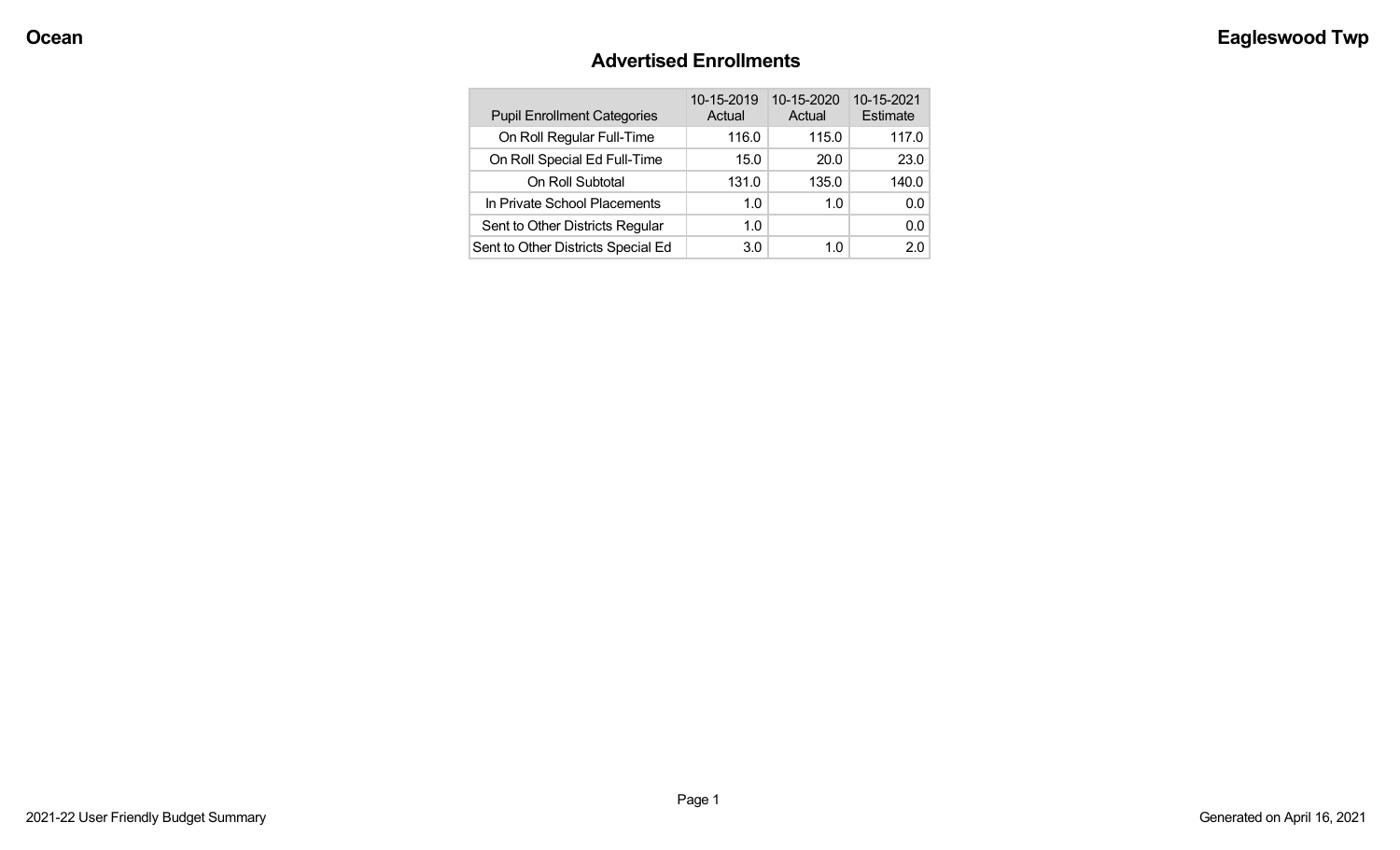### **Advertised Revenues**

| <b>Budget Category</b>                             | Description                                   | Account      | 2019-20<br>Actual | 2020-21<br>Revised  | 2021-22<br>Proposed |
|----------------------------------------------------|-----------------------------------------------|--------------|-------------------|---------------------|---------------------|
|                                                    | Local Tax Levy                                | 10-1210      | 2,379,641         | 2,427,234           | 2,501,851           |
| <b>General Fund Revenues from Local Sources</b>    | <b>Unrestricted Miscellaneous Revenues</b>    | 10-1XXX      | 2,184             | 0                   | 0                   |
|                                                    | Interest Earned on Maintenance Reserve        | 10-1XXX      | 175               | 175                 | 175                 |
|                                                    | <b>Total Revenues from Local Sources</b>      |              | 2,382,000         | 2,427,409           | 2,502,026           |
|                                                    | <b>Categorical Transportation Aid</b>         | 10-3121      | 59,476            | 59,476              | 59,476              |
|                                                    | <b>Extraordinary Aid</b>                      | 10-3131      | 11,525            | $\Omega$            | $\Omega$            |
|                                                    | <b>Categorical Special Education Aid</b>      | 10-3132      | 91,218            | 91,218              | 91,218              |
| <b>General Fund Revenues from State Sources</b>    | <b>Equalization Aid</b>                       | 10-3176      | 447,437           | 380,790             | 349,957             |
|                                                    | <b>Categorical Security Aid</b>               | 10-3177      | 36,819            | 36,819              | 36,819              |
|                                                    | Adjustment Aid                                | 10-3178      | 10,945            | $\mathbf{0}$        |                     |
|                                                    | <b>Total Revenues from State Sources</b>      |              | 657,420           | 568,303             | 537,470             |
| <b>General Fund Revenues from Other Sources</b>    | <b>Budgeted Fund Balance-Operating Budget</b> | 10-303       | 0                 | 191,034             | 237,212             |
|                                                    | Actual Revenues (Over)/Under Expenditures     |              | $-82,598$         | $\mathbf{0}$        | $\Omega$            |
| <b>General Fund Revenues</b>                       | <b>Total Operating Budget</b>                 |              | 2,956,822         | 3,186,746 3,276,708 |                     |
| Special Revenue Fund Revenues from State Sources   | <b>Preschool Education Aid</b>                | 20-3218      | 21,897            | 44,532              | 17,612              |
|                                                    | <b>Total Revenues from State Sources</b>      |              | 21,897            | 44,532              | 17,612              |
|                                                    | Title I                                       | 20-4411-4416 | 18,776            | 21,545              | 18,776              |
|                                                    | Title II                                      | 20-4451-4455 | 2,915             | 3,237               | 2,969               |
| Special Revenue Fund Revenues from Federal Sources | Title IV                                      | 20-4471-4474 | $\Omega$          | 8,500               | 8,000               |
|                                                    | I.D.E.A. Part B (Handicapped)                 | 20-4420-4429 | 43,291            | 35,455              | 35,930              |
|                                                    | Other                                         | 20-4XXX      | 18,393            | $\Omega$            | 13,921              |
|                                                    | <b>Total Revenues from Federal Sources</b>    |              | 83,375            | 68,737              | 79,596              |
| Special Revenue Fund Revenues                      | <b>Total Grants and Entitlements</b>          |              | 105,272           | 113,269             | 100,708             |
| Debt Service Fund Transfer and Other Financing     | <b>Transfers from Other Funds</b>             | 40-5200      | 26,105            | $\mathbf{0}$        | $\mathbf{0}$        |
| Debt Service Fund Revenues from Local Sources      | Local Tax Levy                                | 40-1210      | 299,958           | 292,205             | 265,379             |
|                                                    | <b>Total Revenues from Local Sources</b>      |              | 299,958           | 292,205             | 265,379             |
| Debt Service Fund Revenues from State Sources      | Debt Service Aid Type II                      | 40-3160      | 129,052           | 127,906             | 128,268             |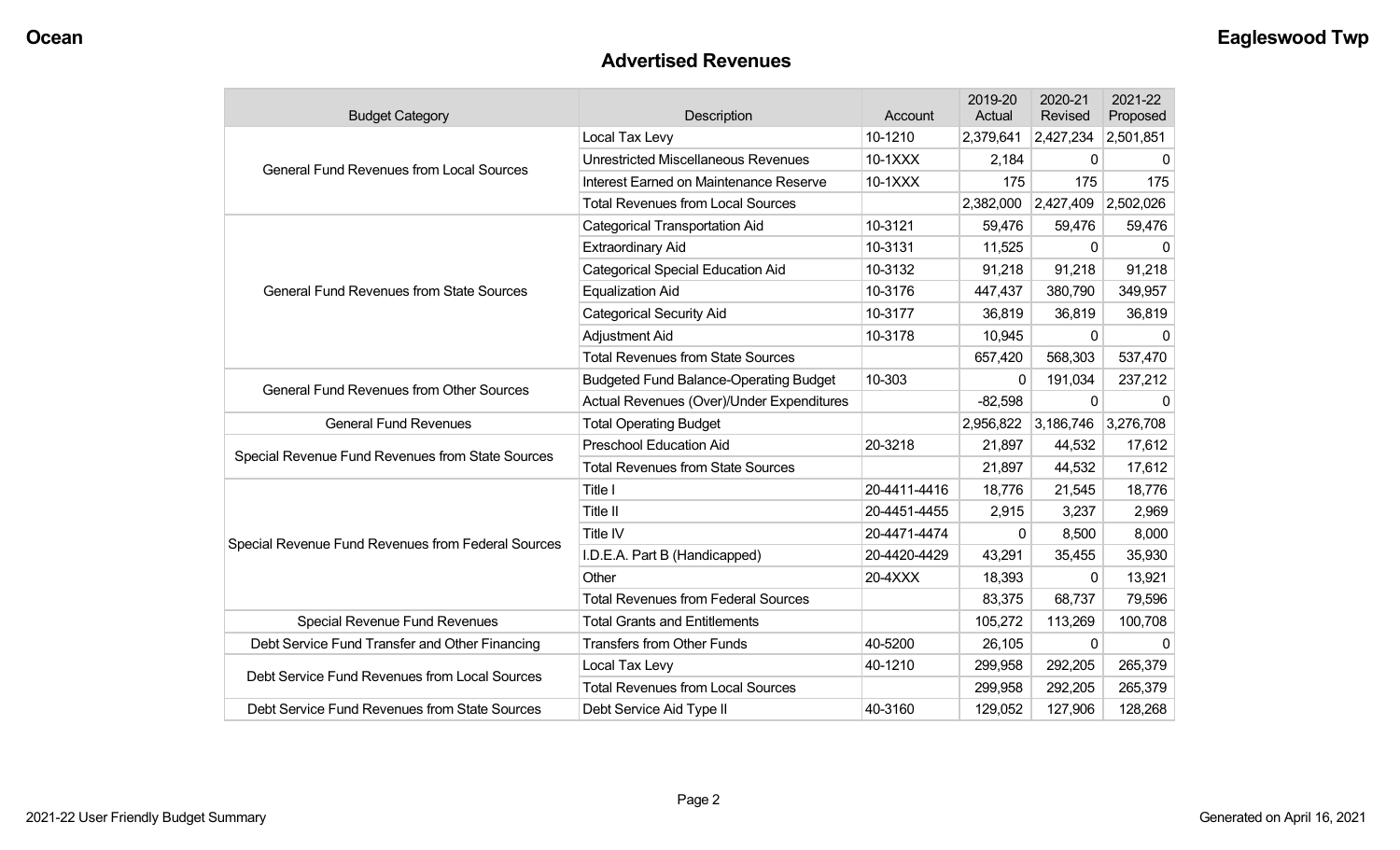### **Advertised Revenues**

| <b>Budget Category</b>                        | <b>Description</b>                             | Account | 2019-20<br>Actual | 2020-21<br>Revised | 2021-22<br>Proposed |
|-----------------------------------------------|------------------------------------------------|---------|-------------------|--------------------|---------------------|
|                                               | <b>Budgeted Fund Balance</b>                   | 40-303  |                   | 5,670              | 32,572              |
| Debt Service Fund Revenues from Other Sources | <b>Total Local Repayment of Debt</b>           |         | 455,115           | 425,781            | 426,219             |
|                                               | Actual Revenues (Over)/Under Expenditures      |         | $-25,334$         | 0                  | $\mathbf{0}$        |
| Debt Service Fund Revenues                    | <b>Total Repayment of Debt</b>                 |         | 429,781           | 425,781            | 426,219             |
| All Fund Revenues                             | <b>Total Revenues/Sources</b>                  |         | 3,491,875         | 3,725,796          | 3,803,635           |
| Revenues Net of Transfers                     | <b>Total Revenues/Sources Net of Transfers</b> |         | 3,491,875         | 3,725,796          | 3,803,635           |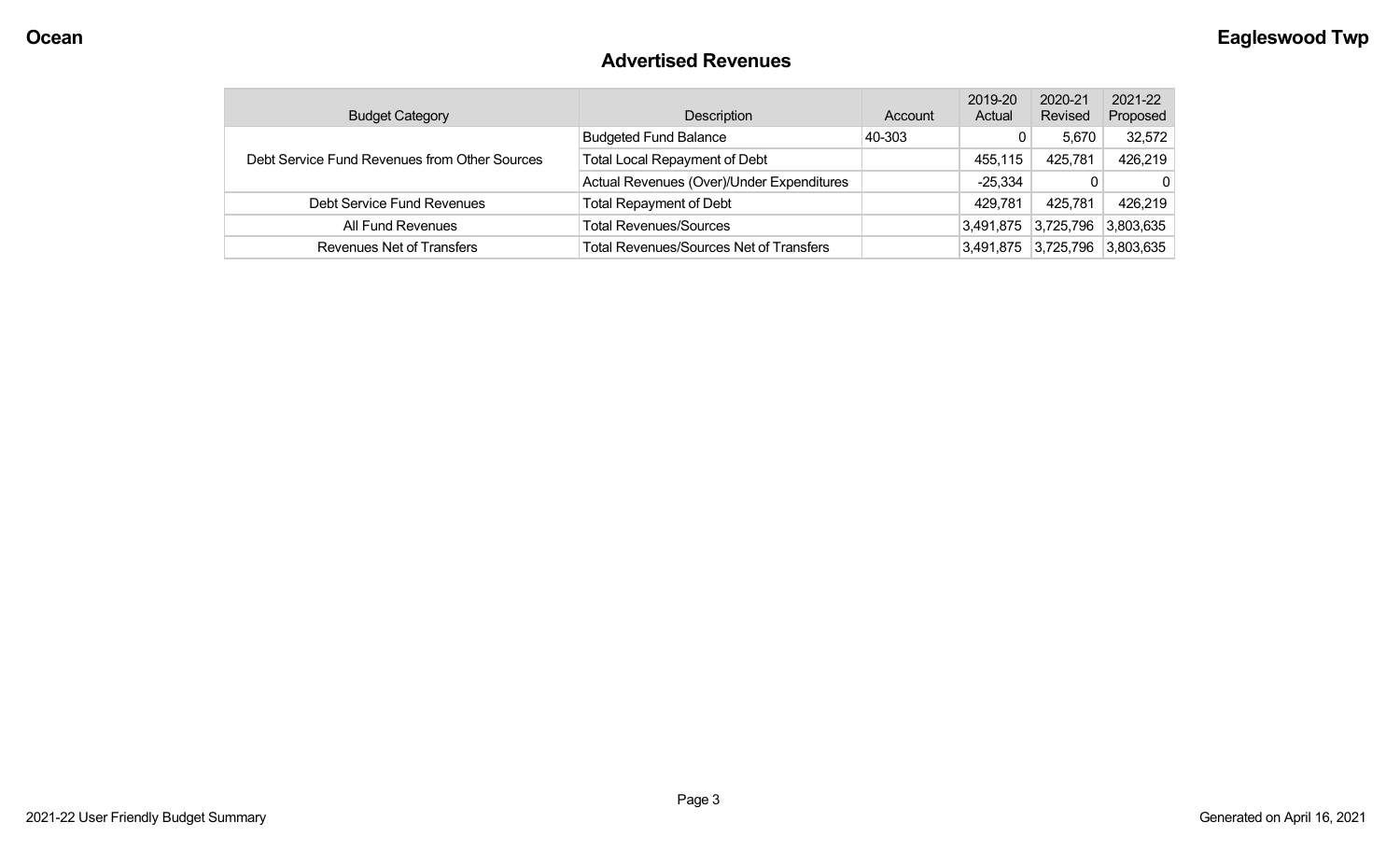# **Advertised Appropriations**

| <b>Budget Category</b>                                    | Description                                                                        | Account        | 2019-20<br>Actual | 2020-21<br>Revised  | 2021-22<br>Proposed |
|-----------------------------------------------------------|------------------------------------------------------------------------------------|----------------|-------------------|---------------------|---------------------|
|                                                           | <b>Regular Programs-Instruction</b>                                                | 11-1XX-100-XXX | 834,042           | 951,260             | 891,571             |
| General Fund Current Expenses for Instruction             | <b>Special Education-Instruction</b>                                               | 11-2XX-100-XXX | 237,738           | 284,170             | 409,157             |
|                                                           | <b>Basic Skills/Remedial-Instruction</b>                                           | 11-230-100-XXX | 213,403           | 210,833             | 158,877             |
|                                                           | Undistributed Expenditures-Instruction (Tuition)                                   | 11-000-100-XXX | 137,840           | 175,140             | 172,000             |
|                                                           | Undistributed Expenditures-Attendance and Social Work                              | 11-000-211-XXX | 101,943           | 110,389             | 116,601             |
|                                                           | Undistributed Expenditures-Health Services                                         | 11-000-213-XXX | 70,270            | 71,400              | 72,740              |
|                                                           | Undistributed Expenditures-Speech, OT, PT and Related Services                     | 11-000-216-XXX | 35,322            | 36,320              | 36,980              |
|                                                           | Undistributed Expenditures-Other Support Services, Students-Extraordinary Services | 11-000-217-XXX | 11,035            | 10,800              | 10,800              |
|                                                           | Undistributed Expenditures-Child Study Teams                                       | 11-000-219-XXX | 95,560            | 89,000              | 87,500              |
|                                                           | Undistributed Expenditures-Education Media Services/Library                        | 11-000-222-XXX | 595               | 600                 | 600                 |
| General Fund Current Expenses for Support Services        | Undistributed Expenditures-Instructional Staff Training Services                   | 11-000-223-XXX | $\mathbf 0$       | 2,000               | 1,500               |
|                                                           | Undistributed Expenditures-Support Services-General Administration                 | 11-000-230-XXX | 176,274           | 151,736             | 141,990             |
|                                                           | Undistributed Expenditures-Support Services-School Administration                  | 11-000-240-XXX | 3,000             | 3,000               | 3,000               |
|                                                           | Undistributed Expenditures-Central Services                                        | 11-000-251-XXX | 65,907            | 65,000              | 67,100              |
|                                                           | Undistributed Expenditures-Operation and Maintenance of Plant Services             | 11-000-26X-XXX | 199,633           | 216,751             | 219,581             |
|                                                           | Undistributed Expenditures-Student Transportation Services                         | 11-000-270-XXX | 199,580           | 182,276             | 186,836             |
|                                                           | Personal Services-Employee Benefits                                                | 11-XXX-XXX-2XX | 574,680           | 625,896             | 699,700             |
|                                                           | <b>Total Undistributed Expenditures</b>                                            |                | 1,671,639         | 1,740,308           | 1,816,928           |
| General Fund Current Expenses for Increased Reserves      | Interest Earned on Maintenance Reserve                                             | 10-606         | $\Omega$          | 175                 | 175                 |
| <b>General Fund Current Expenses</b>                      | <b>Total General Current Expense</b>                                               |                |                   | 2,956,822 3,186,746 | 3,276,708           |
| General Fund Expenses and Transfers                       | <b>General Fund Grand Total</b>                                                    |                | 2,956,822         | 3,186,746           | 3,276,708           |
| Special Revenue Fund Expenses for Preschool Education Aid | <b>Preschool Education Aid Instruction</b>                                         | 20-218-100-XXX | 21,897            | 44,532              | 17,612              |
|                                                           | <b>Total Preschool Education Aid</b>                                               | 20-218-XXX-XXX | 21,897            | 44,532              | 17,612              |
| Special Revenue Fund Expenses for State Projects          | <b>Total State Projects</b>                                                        | 20-XXX-XXX-XXX | 21,897            | 44,532              | 17,612              |
|                                                           | Title I                                                                            | 20-XXX-XXX-XXX | 18,776            | 21,545              | 18,776              |
|                                                           | Title II                                                                           | 20-XXX-XXX-XXX | 2,915             | 3,237               | 2,969               |
| Special Revenue Fund Expenses for Federal Projects        | Title IV                                                                           | 20-XXX-XXX-XXX | $\mathbf 0$       | 8,500               | 8,000               |
|                                                           | I.D.E.A. Part B (Handicapped)                                                      | 20-XXX-XXX-XXX | 43,291            | 35,455              | 35,930              |
|                                                           | Other                                                                              | 20-XXX-XXX-XXX | 18,393            | 0                   | 13,921              |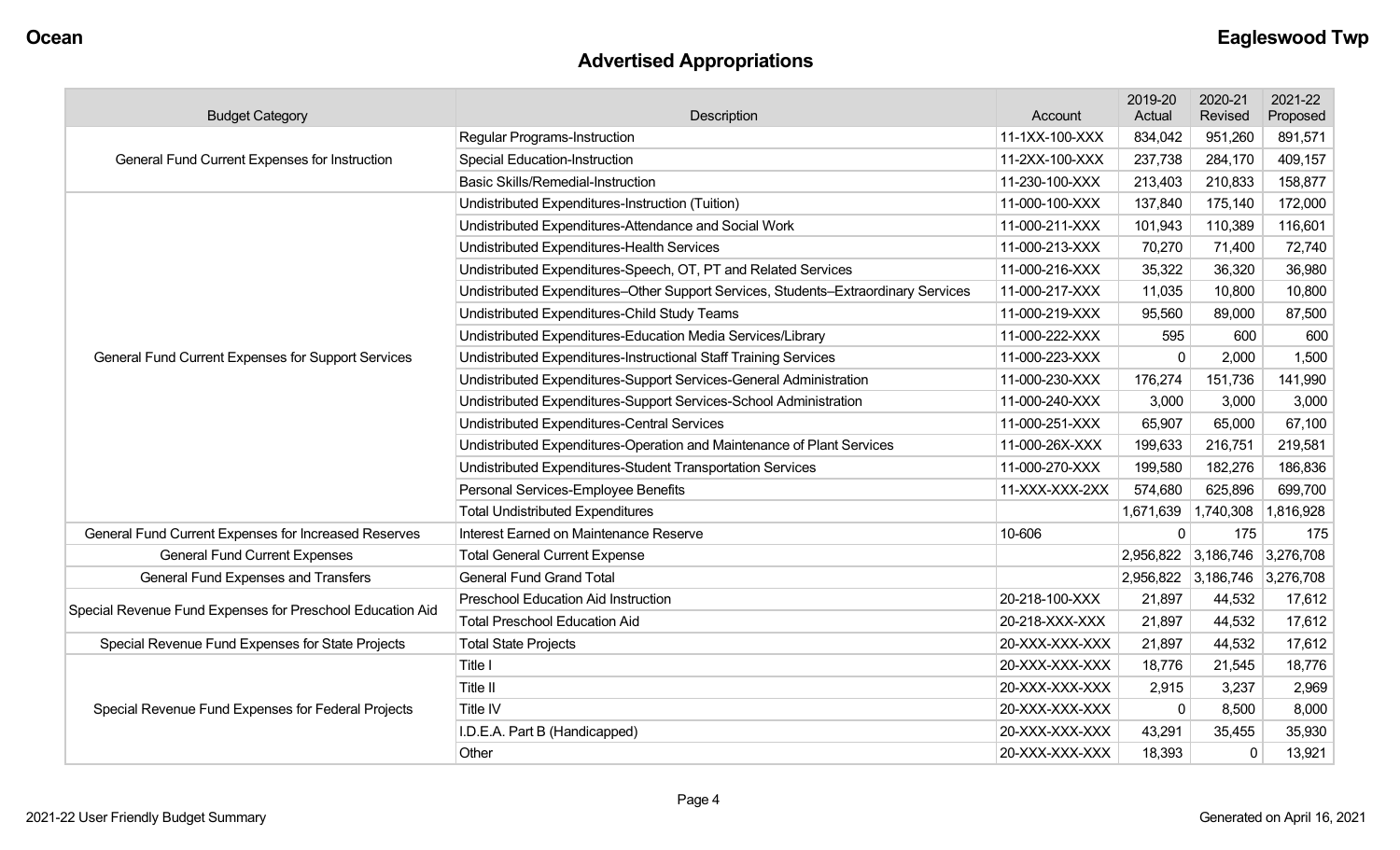# **Advertised Appropriations**

| <b>Budget Category</b>                             | Description                                | Account        | 2019-20<br>Actual | 2020-21<br>Revised            | 2021-22<br>Proposed                    |
|----------------------------------------------------|--------------------------------------------|----------------|-------------------|-------------------------------|----------------------------------------|
| Special Revenue Fund Expenses for Federal Projects | <b>Total Federal Projects</b>              | 20-XXX-XXX-XXX | 83,375            | 68,737                        | 79,596                                 |
| Special Revenue Fund Expenses                      | <b>Total Special Revenue Funds</b>         |                | 105,272           | 113,269                       | 100,708                                |
| Debt Service Fund Expenses                         | <b>Total Regular Debt Service</b>          | 40-701-510-XXX | 429,781           | 425,781                       | 426,219                                |
|                                                    | <b>Total Debt Service Funds</b>            |                | 429,781           | 425,781                       | 426,219                                |
| All Fund Expenses                                  | <b>Total Expenditures/Appropriations</b>   |                |                   | 3,491,875 3,725,796 3,803,635 |                                        |
| <b>Expenses Net of Transfers</b>                   | <b>Total Expenditures Net of Transfers</b> |                |                   |                               | $ 3,491,875 \t 3,725,796 \t 3,803,635$ |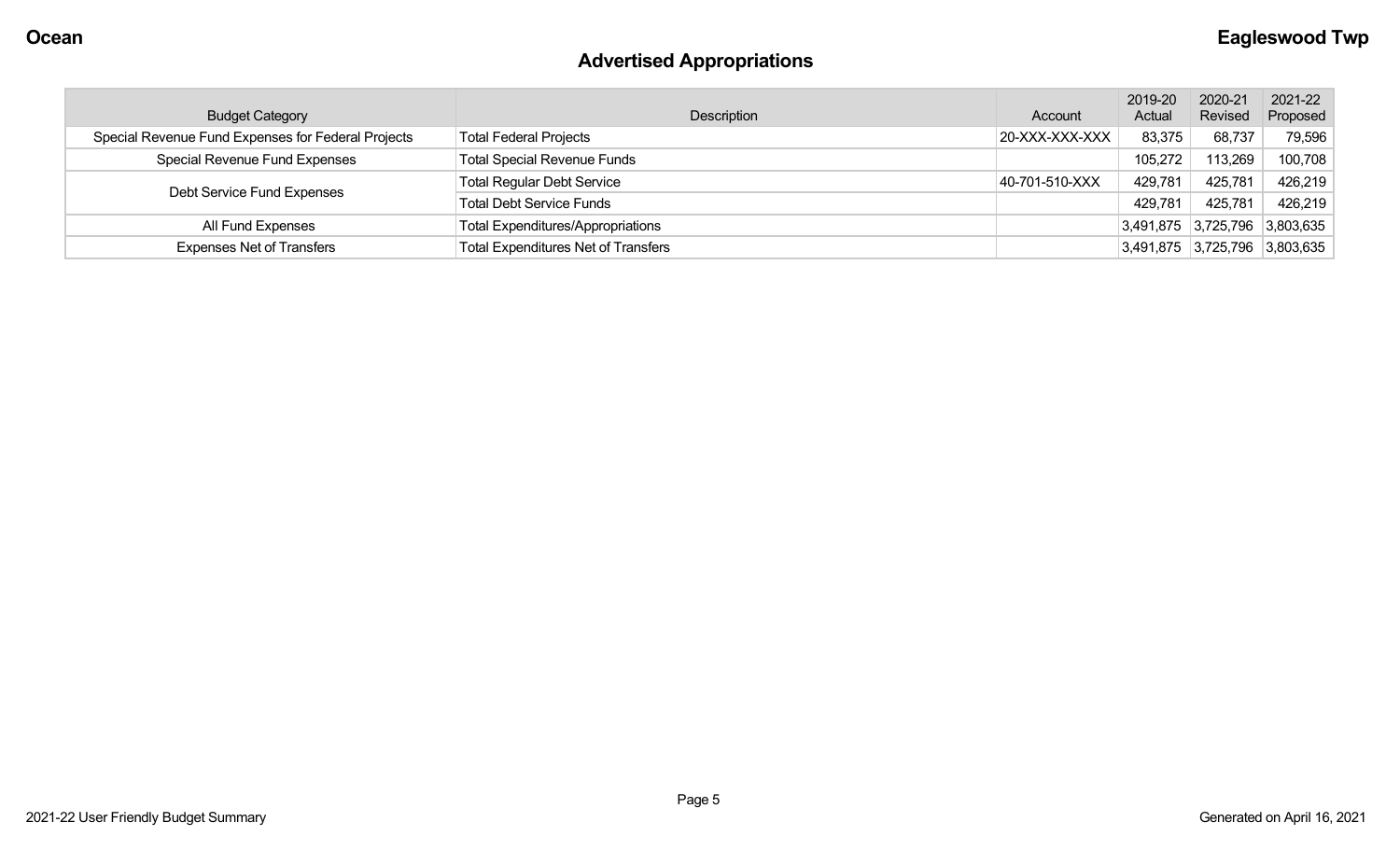## **Advertised Recapitulation of Balances**

| <b>Fund Balance Category</b>                   | <b>Budget Category</b>                                           | Audited<br><b>Balance</b><br>06/30/2019 | Audited<br><b>Balance</b><br>06/30/2020 | Estimated<br><b>Balance</b><br>06/30/2021 | Estimated<br><b>Balance</b><br>06/30/2022 |
|------------------------------------------------|------------------------------------------------------------------|-----------------------------------------|-----------------------------------------|-------------------------------------------|-------------------------------------------|
|                                                | <b>Capital Reserve</b>                                           | 0                                       | 0                                       |                                           |                                           |
|                                                | <b>Adult Education Programs</b>                                  | 0                                       |                                         |                                           |                                           |
|                                                | Maintenance Reserve                                              | 105,219                                 | 105,394                                 | 105,569                                   | 105,744                                   |
|                                                | Legal Reserve                                                    | 315,910                                 | 392,728                                 | 225,687                                   |                                           |
| <b>Restricted for General Operating Budget</b> | <b>Tuition Reserve</b>                                           |                                         |                                         |                                           |                                           |
|                                                | <b>Current Expense Emergency Reserve</b>                         | 0                                       | 0                                       |                                           |                                           |
|                                                | Impact Aid Reserve for General Expenses (Sections 8002 and 8003) | 0                                       | 0                                       |                                           |                                           |
|                                                | Impact Aid Reserve for Capital Expenses (Sections 8007 and 8008) | 0                                       | $\mathbf{0}$                            | 0                                         |                                           |
| Restricted for Repayment of Debt               | Repayment of Debt                                                |                                         | 0                                       |                                           |                                           |
|                                                | <b>General Operating Budget</b>                                  | 281,567                                 | 285,518                                 | 261,525                                   | 250,000                                   |
| Unrestricted                                   | Repayment of Debt                                                | 12,908                                  | 38,242                                  | 32,572                                    |                                           |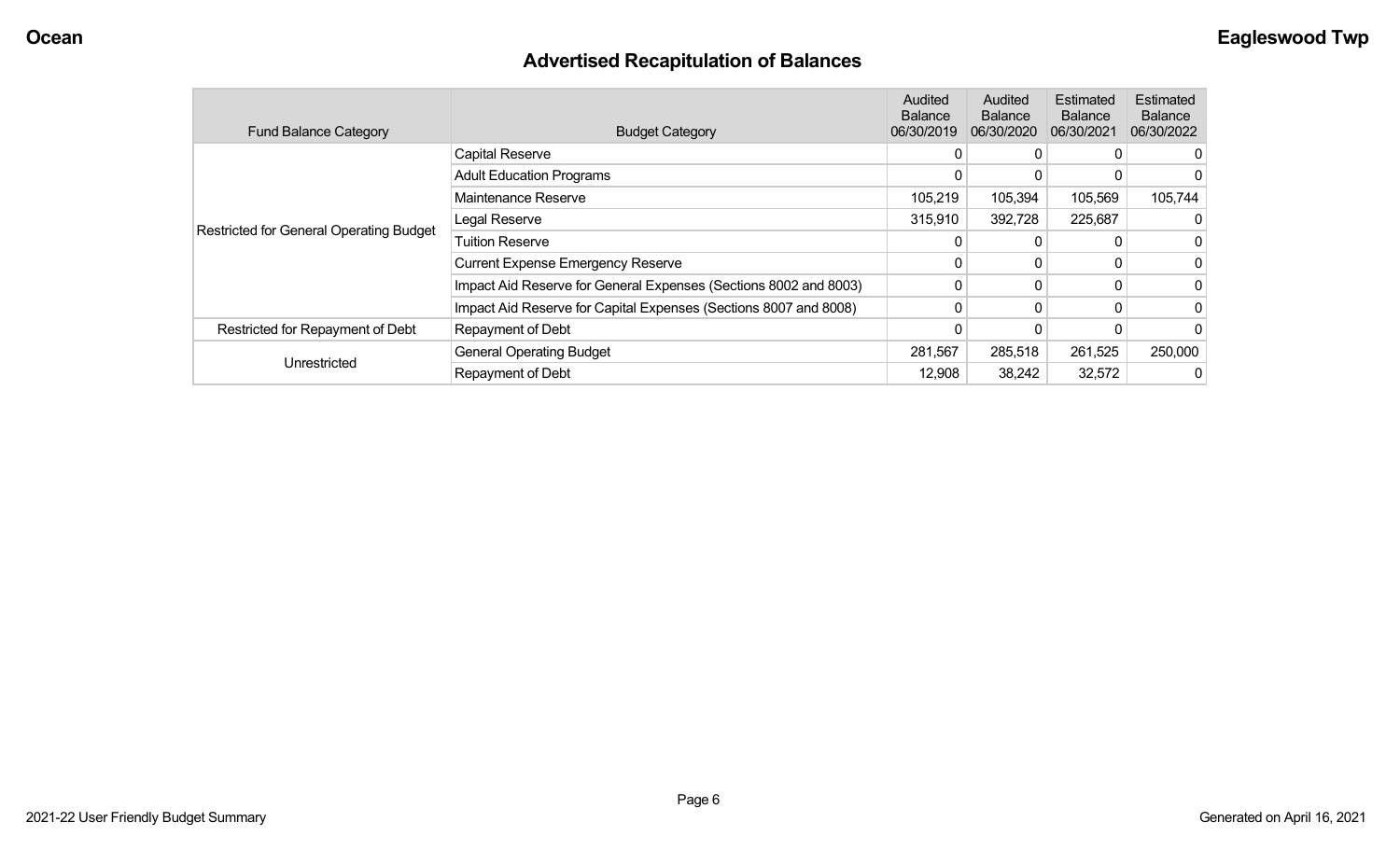#### **Advertised Per Pupil Cost Calculations**

| Per Pupil Cost Calculations                       | 2018-19<br><b>Actual Costs</b> | 2019-20<br><b>Actual Costs</b> | 2020-21<br><b>Original Budget</b> | 2020-21<br><b>Revised Budget</b> | 2021-22<br><b>Proposed Budget</b> |
|---------------------------------------------------|--------------------------------|--------------------------------|-----------------------------------|----------------------------------|-----------------------------------|
| <b>Total Budgetary Comparative Per Pupil Cost</b> | \$20,636                       | \$20,224                       | \$23,810                          | \$21,287                         | \$20,966                          |
| <b>Total Classroom Instruction</b>                | \$12,410                       | \$13,201                       | \$16,213                          | \$14,453                         | \$14,186                          |
| <b>Classroom-Salaries and Benefits</b>            | \$11,616                       | \$12,454                       | \$14,747                          | \$13,197                         | \$13,052                          |
| Classroom-General Supplies and Textbooks          | \$507                          | \$496                          | \$1,031                           | \$869                            | \$722                             |
| <b>Classroom-Purchased Services</b>               | \$287                          | \$251                          | \$435                             | \$386                            | \$412                             |
| <b>Total Support Services</b>                     | \$2,293                        | \$2,920                        | \$3,299                           | \$2,929                          | \$2,945                           |
| Support Services-Salaries and Benefits            | \$1,713                        | \$1,990                        | \$2,419                           | \$2,147                          | \$2,196                           |
| <b>Total Administrative Costs</b>                 | \$2,128                        | \$2,312                        | \$2,185                           | \$2,028                          | \$1,960                           |
| <b>Administration Salaries and Benefits</b>       | \$1,808                        | \$1,696                        | \$1,746                           | \$1,550                          | \$1,597                           |
| Total Operations and Maintenance of Plant         | \$1,500                        | \$1,694                        | \$2,001                           | \$1,778                          | \$1,756                           |
| Operations and Maintenance-Salaries and Benefits  | \$616                          | \$646                          | \$751                             | \$667                            | \$674                             |
| <b>Board Contribution to Food Services</b>        | \$0                            | \$0                            | \$0                               | \$0                              | \$0                               |
| <b>Total Extracurricular Costs</b>                | \$0                            | \$0                            | \$0                               | \$0                              | \$0                               |
| <b>Total Equipment Costs</b>                      | \$0                            | \$0                            | \$0                               | \$0                              | \$0                               |
| Legal Costs                                       | \$120                          | \$338                          | \$167                             | \$148                            | \$143                             |
| Employee Benefits as a percentage of salaries*    | 33.06%                         | 34.48%                         | 35.05%                            | 34.84%                           | 38.59%                            |

\*Does not include pension and social security paid by the State on-behalf of the district.

\*\*Federal and State funds in the blended resource school-based budgets.

The information presented in columns 1 through 3 as well as the related descriptions of the per pupil cost calculations are contained in the Taxpayers' Guide to Education Spending and can be found on the Department of Education's Internet website: http://www.state.nj.us/education/guide/. This publication is also available in the board office and public libraries. The same calculations were performed using the 2020-21 revised appropriations and the 2021-22 budgeted appropriations presented in this advertised budget. Total Budgetary Comparative Per Pupil Cost is defined as current expense exclusive of tuition expenditures, transportation, residential costs, and judgments against the school district. For all years it also includes the restricted entitlement aids. With the exception of Total Equipment Cost, each of the other per pupil cost calculations presented is a component of the total comparative per pupil cost, although all components are not shown.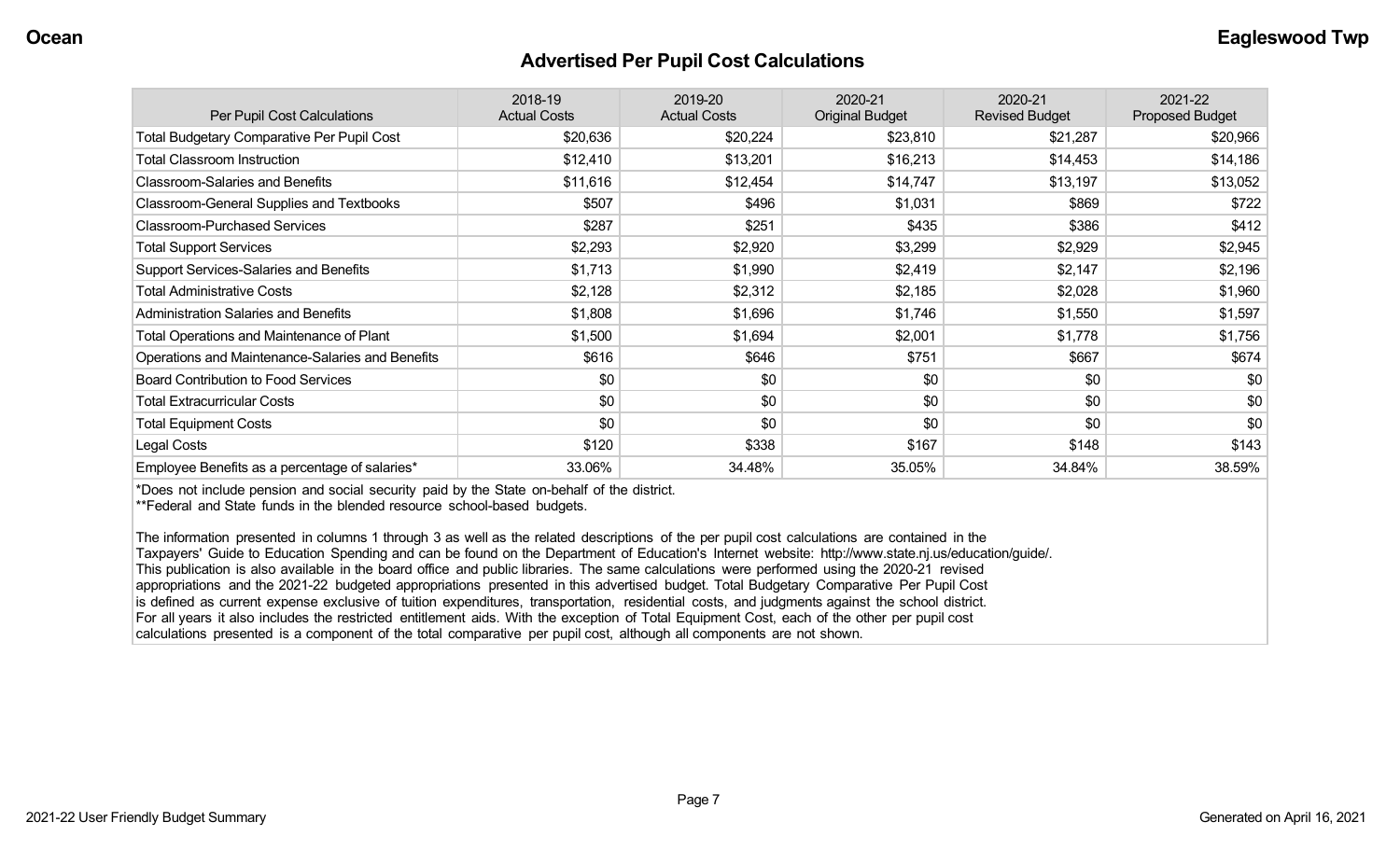### **Shared Services**

| <b>Shared Service Category Type</b>            | <b>Shared Service Category Description</b>                      | Amount<br>Saved<br>(Optional) |
|------------------------------------------------|-----------------------------------------------------------------|-------------------------------|
| <b>Food Services</b>                           | Shared Service Agreement with Pineland Regional School District | 0                             |
| <b>Special Education Services</b>              | Shared Services with LEH School District PT Services            | 0                             |
|                                                | Shared Art Teacher with Little Egg Harbor School District       | 0                             |
| Staffing - Other                               | Shared Music Teacher with Port Republic School District         | 0                             |
| <b>Transportation Services, including Fuel</b> | Jointures with Pinelands Regional School District               | 0                             |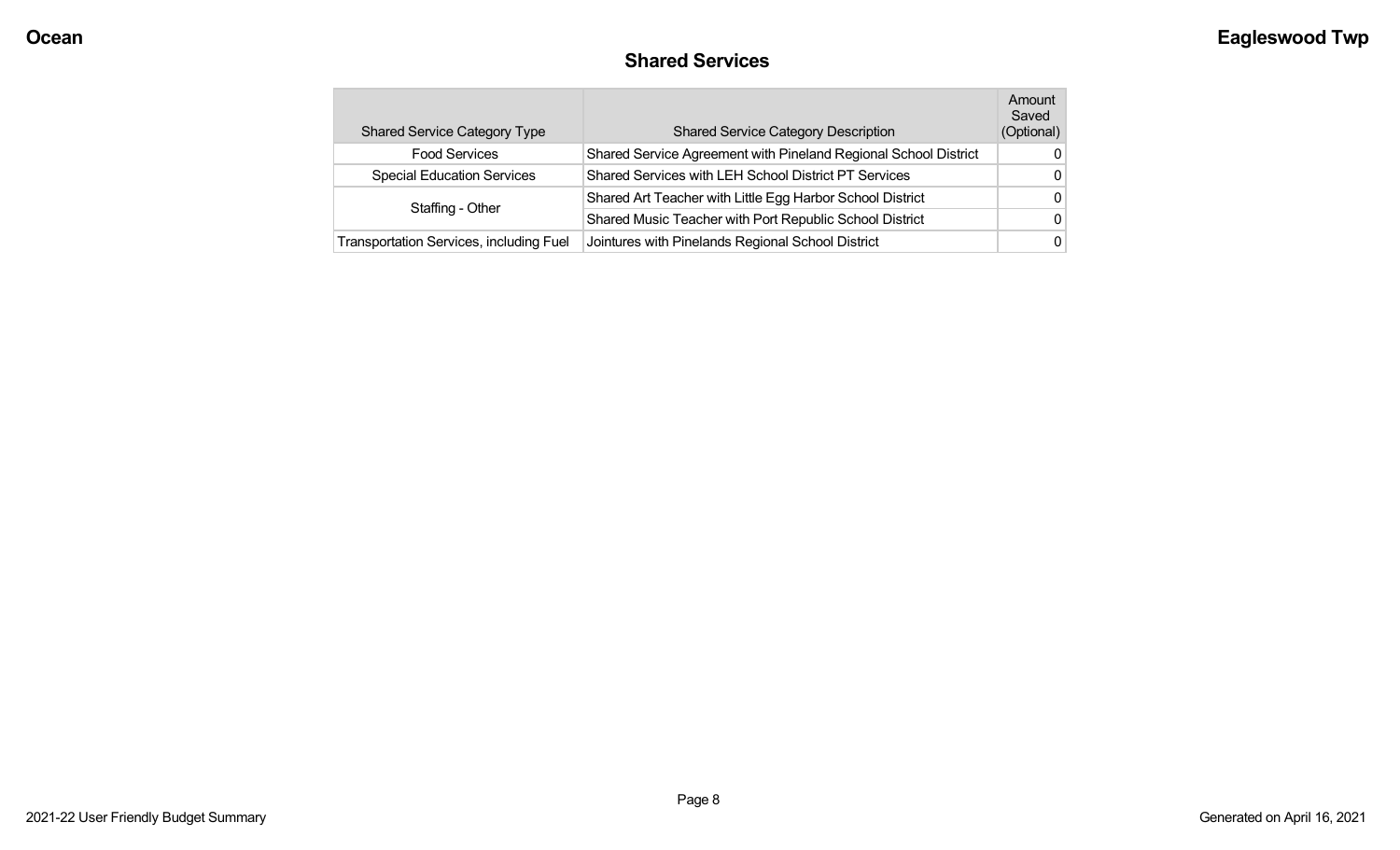### **Estimated Tax Rates**

| Municipality | Category                                                                                                           | Amount      |
|--------------|--------------------------------------------------------------------------------------------------------------------|-------------|
|              | (A) General Fund School Levy                                                                                       | 2,501,851   |
|              | (D) Total School Levy                                                                                              | 2,767,230   |
| Eagleswood   | (B) Estimated Net Taxable Valuation (as of 01/01/21)                                                               | 234,078,200 |
|              | (H) Estimated Equalized Valuation (as of 01/01/21)                                                                 | 239,573,475 |
|              | (C) Estimated 2021-22 General Fund School Tax Rate, Without Repayment of Debt or Adjustments=100x(A)/(B)           | 1.0688      |
|              | (F) Estimated 2021-22 Total School Tax Rate, With Repayment of Debt and Adjustments=100x(D)/(B)                    | 1.1822      |
|              | (I) Estimated 2021-22 Equalized General Fund School Tax Rate, Without Repayment of Debt or Adjustments=100x(A)/(H) | 1.0443      |
|              | (L) Estimated 2021-22 Equalized Total School Tax Rate, With Repayment of Debt and Adjustments=100x(D)/(H)          | 1.1551      |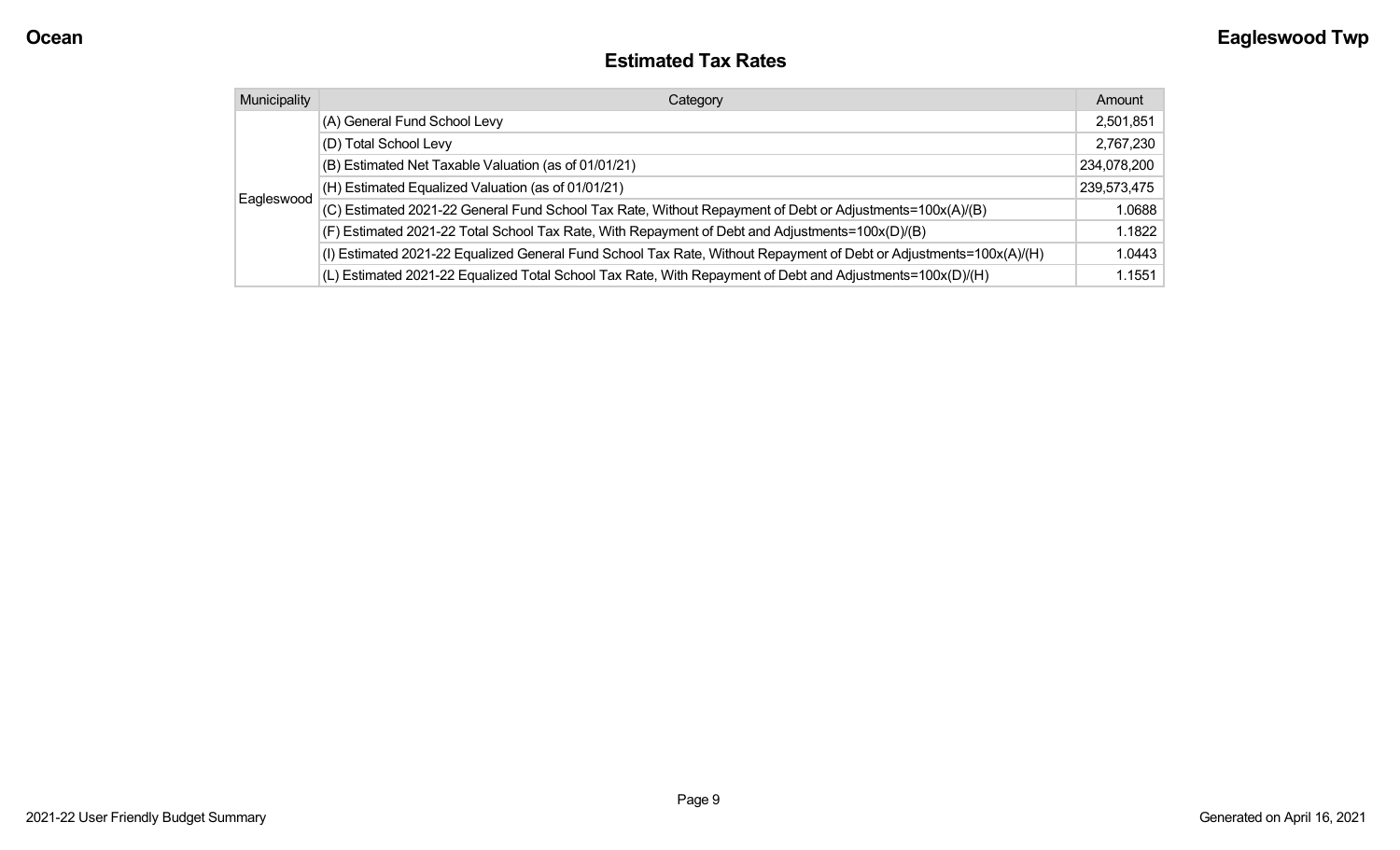## **Employee Contract List for District**

| Name           | Category                                                                                  | Measure              |
|----------------|-------------------------------------------------------------------------------------------|----------------------|
|                | <b>Job Title</b>                                                                          | Superintendent       |
|                | Job Title II                                                                              | None Reported        |
|                | <b>Base Annual Salary Amount</b>                                                          | \$143,940            |
|                | Full-Time Equivalent (FTE)                                                                | 1.0                  |
|                | <b>Shared with Another District?</b>                                                      | N                    |
|                | <b>Shared County</b>                                                                      | None Reported        |
|                | <b>Shared District</b>                                                                    | None Reported        |
|                | <b>Job Title Other District</b>                                                           | None Reported        |
|                | Member of Collective Bargaining Unit (CBU)?                                               | N                    |
|                | <b>Beginning Date of Contract</b>                                                         | 07/01/17             |
|                | <b>End Date of Contract</b>                                                               | 09/30/22             |
|                | <b>Contracted Number of Annual Work Days</b>                                              | 260                  |
|                | <b>Contracted Number of Annual Vacation Days</b>                                          | 20                   |
|                | <b>Contracted Number of Annual Sick Days</b>                                              | 14                   |
| Deborah Sndyer | <b>Contracted Number of Annual Personal Days</b>                                          | 4                    |
|                | <b>Contracted Number of Annual Consulting Days</b>                                        | 0                    |
|                | Number of Other Contracted Non-Working Days                                               | $\Omega$             |
|                | Description of Other Contracted Non-Working Days                                          | None Reported        |
|                | <b>Total Allowances Amount</b>                                                            | \$1,500              |
|                | <b>Total Bonuses Amount</b>                                                               | \$1,000              |
|                | <b>Total Stipends Amount</b>                                                              | \$0                  |
|                | District Contributions Above Teacher Contract for Insurance (Health, Dental, Life, Other) | \$0                  |
|                | District Contributions Above Teacher Contract for Retirement Plans                        | \$0                  |
|                | <b>Total Contractual Post-Employment Benefit Amount</b>                                   | \$15,000             |
|                | Contractual Post-Employment Benefit Description of Payout of Sick days                    | Maximum per contract |
|                | Contractual Post-Employment Benefit Description of Payout of Vacation days                | None at this time    |
|                | Contractual Post-Employment Benefit Description of Payout of Personal days                | None at this time    |
|                | Contractual Post-Employment Benefit Description of Other Benefits 1                       | None Reported        |
|                | Contractual Post-Employment Benefit Description of Other Benefits 2                       | None Reported        |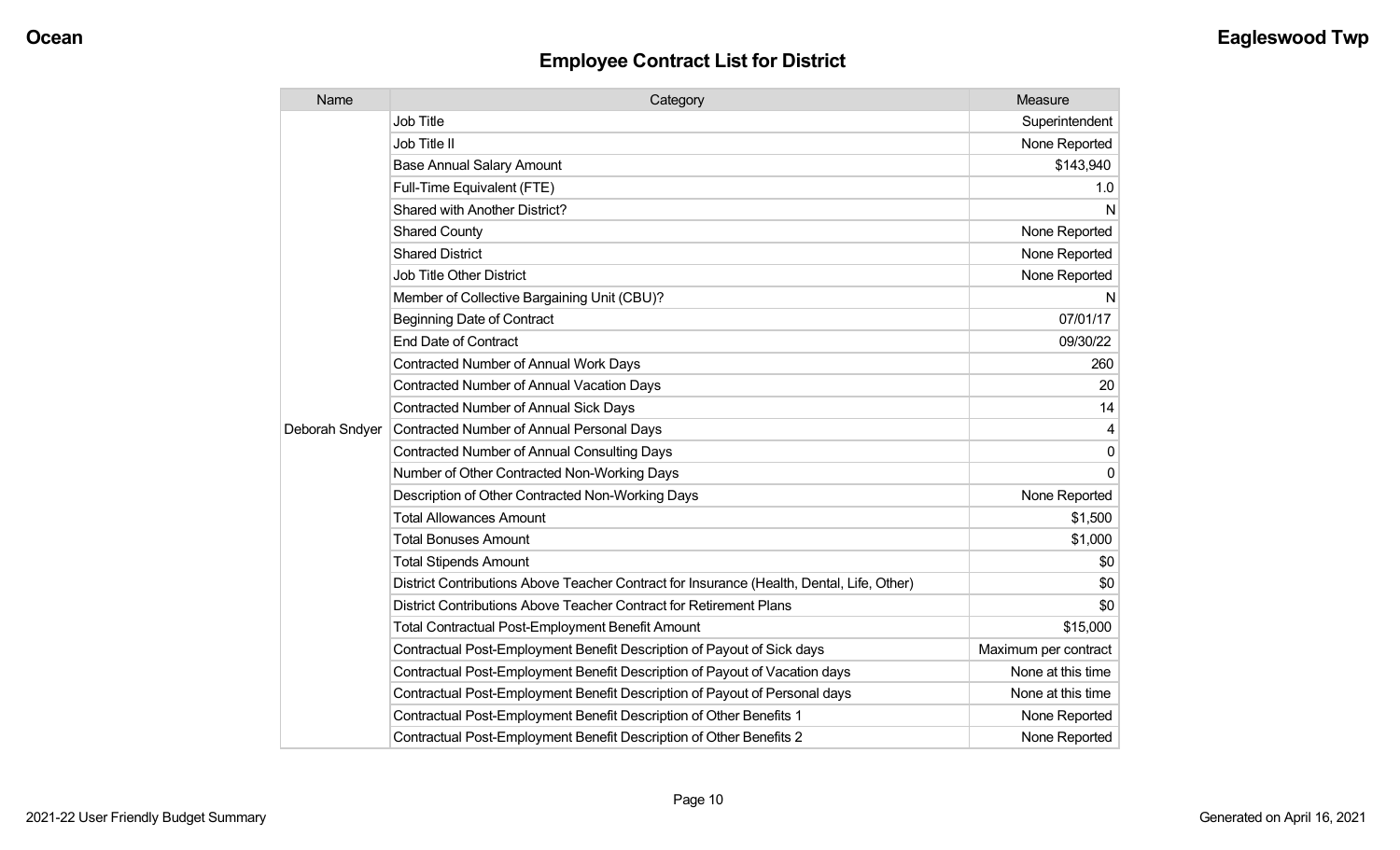## **Employee Contract List for District**

| Name               | Category                                                                                 | Measure                       |
|--------------------|------------------------------------------------------------------------------------------|-------------------------------|
|                    | Contractual Post-Employment Benefit Description of Other Benefits 3                      | None Reported                 |
|                    | Total Other/In-Kind Remuneration Amount                                                  | \$0                           |
|                    | Description of Other/In-Kind Remuneration Annual Option to Buyback Sick Time in Cash     | None Reported                 |
|                    | Description of Other/In-Kind Remuneration Annual Option to Buyback Vacation Time in Cash | None Reported                 |
|                    | Description of Other/In-Kind Remuneration Annual Option to Buyback Personal Time in Cash | None Reported                 |
| Deborah Sndyer     | Description of Other/In-Kind Remuneration Annual Option to Other Remuneration 1          | None Reported                 |
|                    | Description of Other/In-Kind Remuneration Annual Option to Other Remuneration 2          | None Reported                 |
|                    | Description of Other/In-Kind Remuneration Annual Option to Other Remuneration 3          | None Reported                 |
|                    | <b>Additional Comment 1</b>                                                              | None Reported                 |
|                    | <b>Additional Comment 2</b>                                                              | None Reported                 |
|                    | <b>Additional Comment 3</b>                                                              | None Reported                 |
|                    | Job Title                                                                                | <b>Business Administrator</b> |
|                    | Job Title II                                                                             | None Reported                 |
|                    | <b>Base Annual Salary Amount</b>                                                         | \$85,000                      |
|                    | Full-Time Equivalent (FTE)                                                               | 1.0                           |
|                    | Shared with Another District?                                                            | N                             |
|                    | <b>Shared County</b>                                                                     | None Reported                 |
|                    | <b>Shared District</b>                                                                   | None Reported                 |
|                    | Job Title Other District                                                                 | None Reported                 |
|                    | Member of Collective Bargaining Unit (CBU)?                                              | N                             |
| <b>Tyler Verga</b> | <b>Beginning Date of Contract</b>                                                        | 07/01/21                      |
|                    | <b>End Date of Contract</b>                                                              | 09/30/22                      |
|                    | Contracted Number of Annual Work Days                                                    | 260                           |
|                    | <b>Contracted Number of Annual Vacation Days</b>                                         | 10                            |
|                    | <b>Contracted Number of Annual Sick Days</b>                                             | 15                            |
|                    | Contracted Number of Annual Personal Days                                                | 3                             |
|                    | <b>Contracted Number of Annual Consulting Days</b>                                       | $\mathbf{0}$                  |
|                    | Number of Other Contracted Non-Working Days                                              | $\Omega$                      |
|                    | Description of Other Contracted Non-Working Days                                         | None Reported                 |